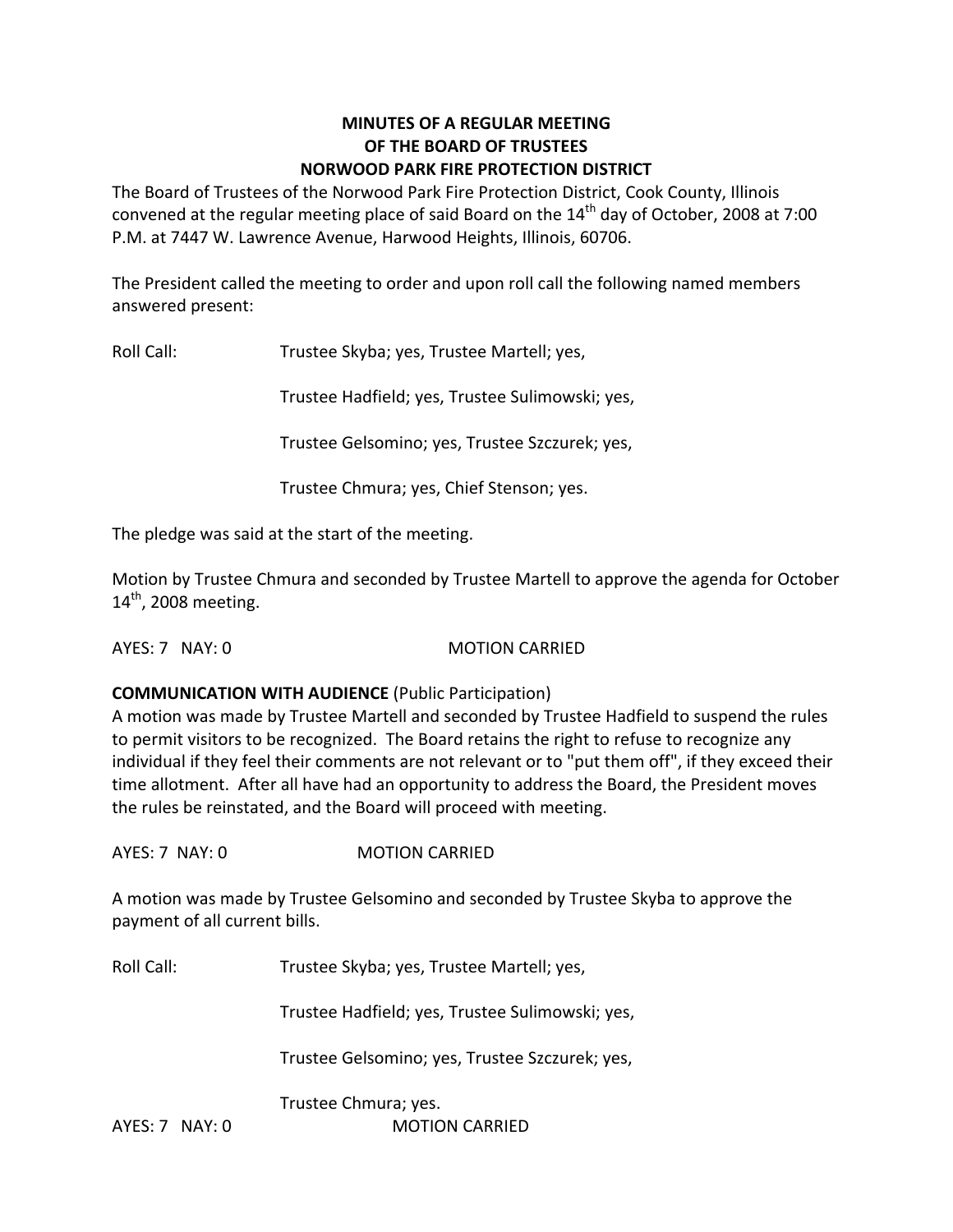A motion was made by Trustee Martell and seconded by Trustee Skyba to approve the minutes of the Regular meeting held on September 9<sup>th</sup>, 2008.

Roll Call: Trustee Skyba; yes, Trustee Martell; yes,

Trustee Hadfield; yes, Trustee Sulimowski; yes,

Trustee Gelsomino; yes, Trustee Szczurek; abstain,

Trustee Chmura; yes.

AYES: 7 NAY: 0 **MOTION CARRIED** 

### **TREASURER'S REPORT**

## Schedule of Assets (Arising from Cash Transactions) August 31, 2008

#### Assets

| Checking and money market accounts (interest rate):      |                    |
|----------------------------------------------------------|--------------------|
| Plaza Bank checking (0.245%)                             | \$<br>1,101        |
| Plaza Bank money market (1.485%)                         | 112,002            |
| Plaza Bank checking- Public Education                    | 573                |
| Suburban Bank & Trust                                    | 29,646             |
| Total checking and money market accounts                 | 143,322            |
| Certificates of deposit (interest rate and maturity):    |                    |
| Parkway Bank and Trust (4.15% 09/10/08)                  | 472,628            |
| Plaza Bank (4.75% 01/17/09)                              | 113,321            |
| Plaza Bank (3.50% 03/18/09)                              | 664,502            |
| Plaza Bank (3.50% 06/23/09)                              | 1,442,149          |
| Belmont Bank (4.10% 05/21/11)                            | 444,688            |
| Parkway Bank and Trust (4.35% 04/07/10)                  | 325,683            |
| Total certificates of deposit                            | 3,462,971          |
| Total checking, money market and certificates of deposit | <u>\$3,606,293</u> |

Motion by Trustee Skyba, seconded by Trustee Sulimowski to approve the revised Treasurer's report showing Suburban Bank and Trust Lock Box account as presented from the Financial Statement for August 2008**.**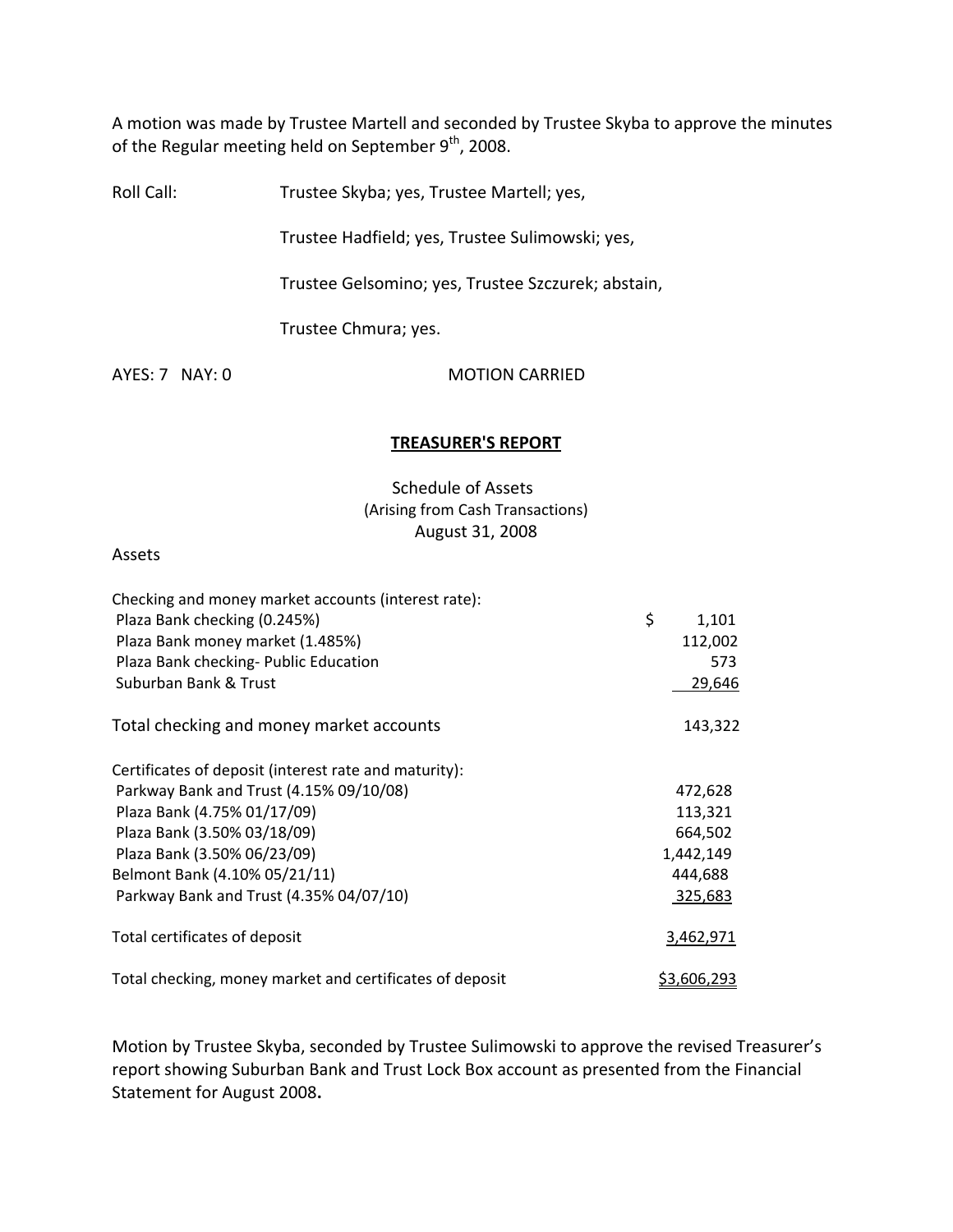Discussion on why the financial report is being revised. This was due to a timing issue with the statements from Suburban Bank and Trust. There is an on-line account to view our balance and history at Suburban Bank and Trust.

Roll Call: Trustee Skyba; yes, Trustee Martell; yes,

Trustee Hadfield; yes, Trustee Sulimowski; yes,

Trustee Gelsomino; yes, Trustee Szczurek; abstain,

Trustee Chmura; yes.

AYES: 7 NAY: 0 **MOTION CARRIED** 

#### **TREASURER'S REPORT**

## Schedule of Assets (Arising from Cash Transactions) September 30, 2008

Assets

| Checking and money market accounts (interest rate):      |                    |
|----------------------------------------------------------|--------------------|
| Plaza Bank checking (0.245%)                             | \$<br>1,131        |
| Plaza Bank money market (1.485%)                         | 145,188            |
| Plaza Bank checking- Public Education                    | 573                |
| Suburban Bank & Trust                                    | 23,339             |
| Total checking and money market accounts                 | 170,131            |
| Certificates of deposit (interest rate and maturity):    |                    |
| Parkway Bank and Trust (4.15% 09/10/08)                  | 482,420            |
| Plaza Bank (4.75% 01/17/09)                              | 113,321            |
| Plaza Bank (3.50% 03/18/09)                              | 391,317            |
| Plaza Bank (3.50% 06/23/09)                              | 1,454,727          |
| Belmont Bank (4.10% 05/21/11)                            | 444,688            |
| Parkway Bank and Trust (4.35% 04/07/10)                  | 325,683            |
| Total certificates of deposit                            | 3,212,156          |
| Total checking, money market and certificates of deposit | <u>\$3,382,287</u> |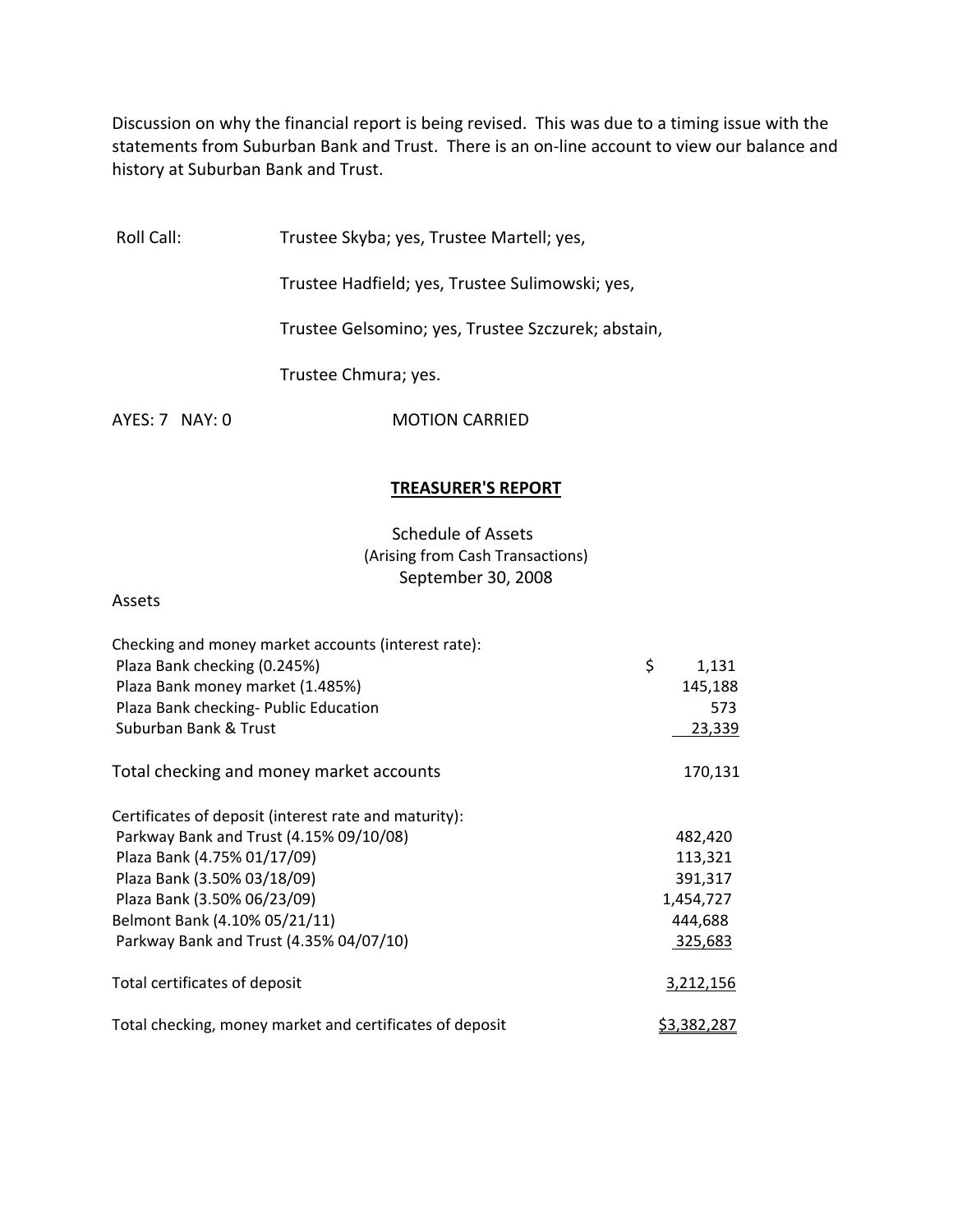Motion by Trustee Skyba, seconded by Trustee Chmura to approve the Treasurer's report as presented from the Financial Statement for September 2008**.**

| Roll Call:       | Trustee Skyba; yes, Trustee Martell; yes,       |  |
|------------------|-------------------------------------------------|--|
|                  | Trustee Hadfield; yes, Trustee Sulimowski; yes, |  |
|                  | Trustee Gelsomino; yes, Trustee Szczurek; yes,  |  |
|                  | Trustee Chmura; yes.                            |  |
| $AYES: 7$ NAY: 0 | <b>MOTION CARRIED</b>                           |  |

# **Chiefs Report:**

All Trustees received a copy of the alarm report.

All Trustees received a copy of the inspection report along with the list of completed inspections for this month.

Chief reported that the Open house was a success, there were approximately 800 people that attended. We gave away 300 goody bags, 300 helmets, 270 picture magnets, 330 flu shots, 500 hot dogs, 12lbs of Maurice Lennell cookies, 200 bags of popcorn from Norridge show and Al Air, 50 gallons of lemonade, 10 pizzas from Dominoes that were donated, and 2 trays of subs from Rex's that were donated. Next year Luke's hot dogs would like to donate all the hot dogs and buns.

The Chief thanked all who helped‐ 9 on duty crew, office staff, 11 off duty firefighters, 3 Explorers and many others that chipped in; Pat and Paul Szczurek, Mark Chester, Bob Martell, Father Fred, Laurie, Amy, Ashley, and Katie Kovalcik, and the Chief's daughters Kelly and Brigit and many others.

Trustee Sulimowski asked if there were any thank you cards sent out, Chief replied that we have a donation board thanking the businesses that donated and there are thank you letters sent out. Village towing always supplies the department with vehicles to use in training and the open house demonstration, there is a plaque being made to thank them. The only issue we had was the helicopter not being able to land due to O'Hare restrictions.

Last week the Chief and Deputy Chief attended the Illinois Fire Safety Alliance award ceremony at Navy Pier, there were many Chief's and other public officials along with 700 people in attendance. Stan Koy received an award for the work he did in public education with the comic book project.

The audit started today, we had a meeting with Trustee Chmura, Trustee Sulimowski, Jim Pandolfi, Todd Buikema, Cyndi and myself. We discussed the things that need to be covered this year.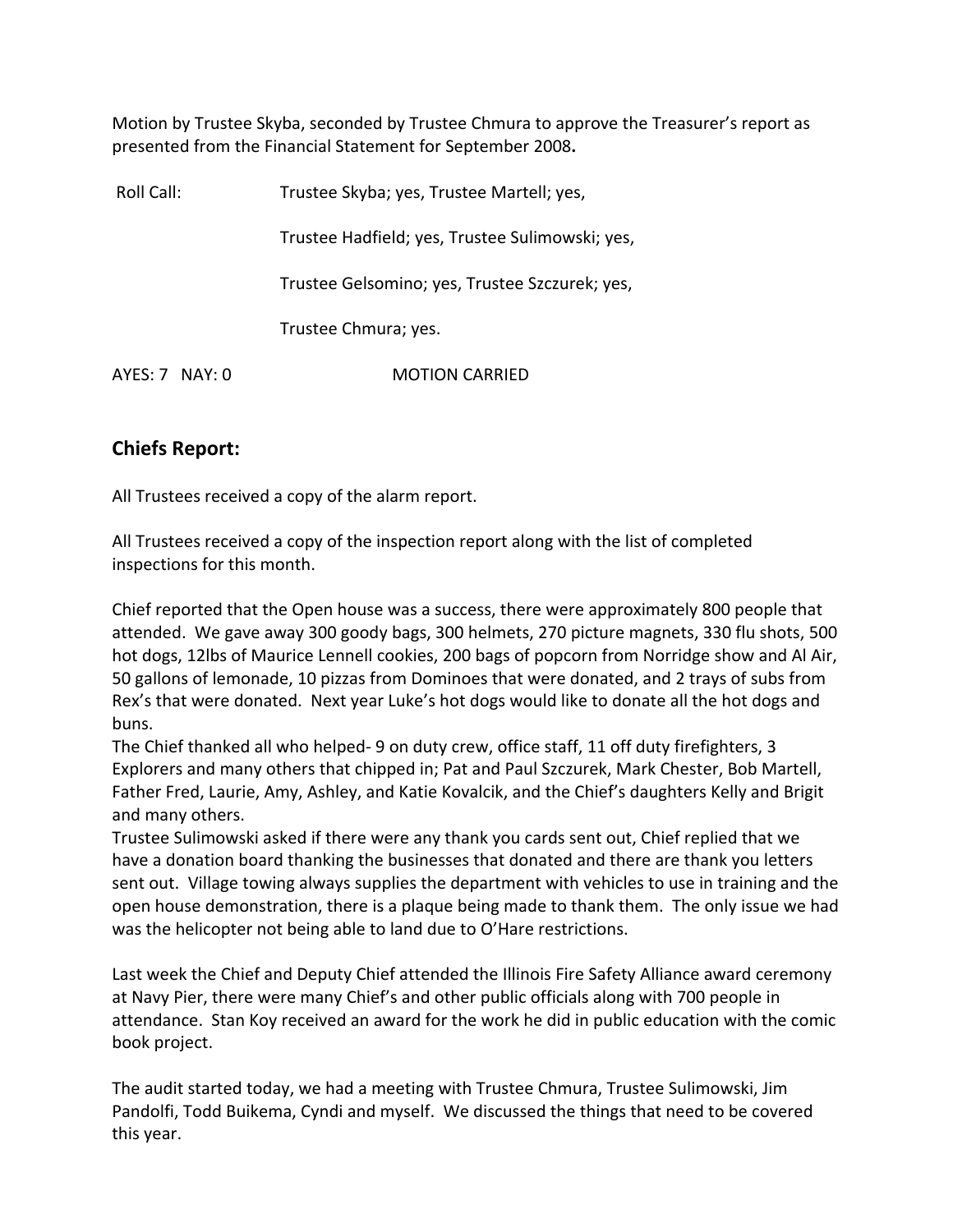On a sad note, firefighter Dan Davila's mother passed away after a battle with pancreatic cancer.

There was a spreadsheet distributed regarding the 5 quotes received for the fuel pumps and monitoring system. Today we had 3 inches of water in one tank and 2 inches of water in another tank pumped out, the most likely cause is the caps and gaskets which were replaced today. Chief reported that the prices of diesel fuel in gas stations is substantially higher than having it delivered. Discussion.

A motion was made by Trustee Hadfield and seconded by Trustee Skyba to accept the Chiefs report as presented for September 2008.

AYES: 7 NAY: 0 **MOTION CARRIED** 

# **Presidents Report:**

Nothing to report at this time except to say thank you to everyone who helped at the Open House, especially Earl and Mary Field, Norwood Park Township Hall and Resurrection Hospital.

# **Committee Reports:**

Finance Committee‐ Chairman Trustee Chmura stated that at the audit meeting they were asked if there were any concern with fraud. They asked the auditors to carefully review the collateral for the CD's and to look closely at payroll due to the payroll company change. Discussion. Trustee Sulimowski and Trustee Chmura stated that they feel confident with all the checks and balances that are in place.

Building and Equipment Committee‐ Chairman Trustee Hadfield stated it was handled by the Chief.

Technology and PR Media Committee‐ Chairman Trustee Sulimowski stated that on the web site he would like to have a thank you to all the volunteers and businesses that made donations.

Policy Committee‐ Chairman Trustee Gelsomino stated there is nothing at this time.

Pension Fund‐ Trustee Skyba stated that the meeting is at 8:00am next Monday. Trustee Martell stated that they received their packets and they are looking at a more conservative approach. Discussion. Trustee Sulimowski stated that he asked the Chief to enclose the pension meeting minutes in the trustee's packets. Trustee Sulimowski has concerns with the money that was just invested with AG Edwards. Trustee Skyba stated that it was decided it was a good time to buy. Discussion. Trustee Sulimowski and Trustee Chmura requested the auditors to review the fees from Frank Nemeith. The pension meeting is Monday and there will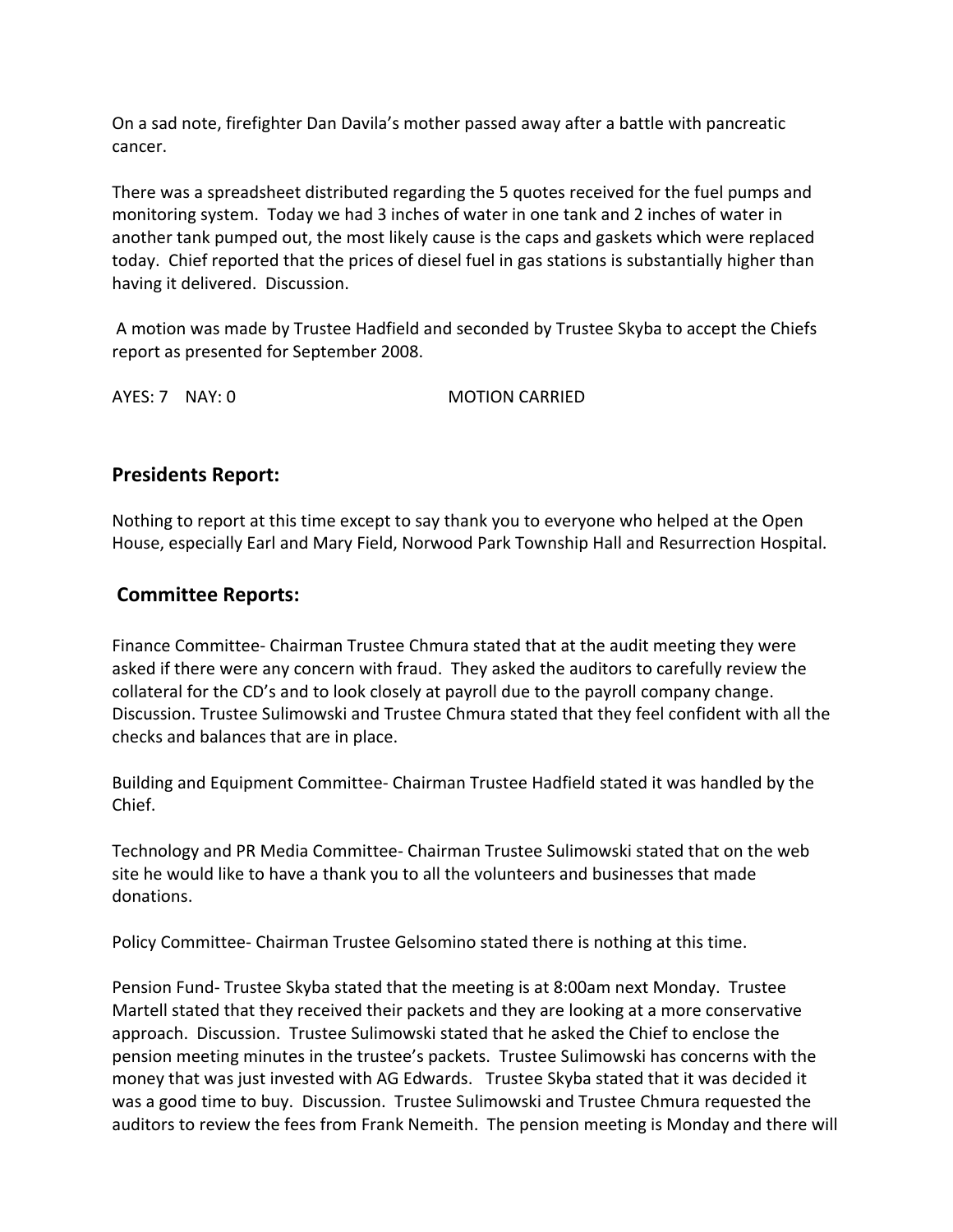be discussion on the investments companies, no decision will be made at that time. They will be holding a special meeting to make any possible changes. Discussion.

## **Old Business:**

None.

## **New Business**:

The Trustees were given a spreadsheet with the quotes from the billing companies. They would like to take a short break to review

1930 went into recess 1935 returned from recess

Trustee Chmura reported that the Finance Committee reviewed the proposals and are recommending PSI. The proposals were available for all Trustees to review. Discussion.

Motion by Trustee Szczurek, seconded by Trustee Martell to approve the agreement from Paramedic Services of Illinois (PSI) for ambulance billing effective January 1, 2009 through December 31, 2011.

Roll Call: Trustee Skyba; yes, Trustee Martell; yes,

Trustee Hadfield; yes, Trustee Sulimowski; yes,

Trustee Gelsomino; yes, Trustee Szczurek; yes,

Trustee Chmura; yes.

AYES: 7 NAY: 0 **MOTION CARRIED** 

Motion by Trustee Sulimowski and seconded by Trustee Hadfield to table the motion for the purchase and installation of 2 new fuel pumps along with a fuel monitoring system and send it back to the Building and Equipment committee. Trustee Sulimowski would like to have pressure testing and possible soil samples if needed prior to purchasing new equipment. Discussion.

AYES: 7 NAYS: 0 MOTION TABLED